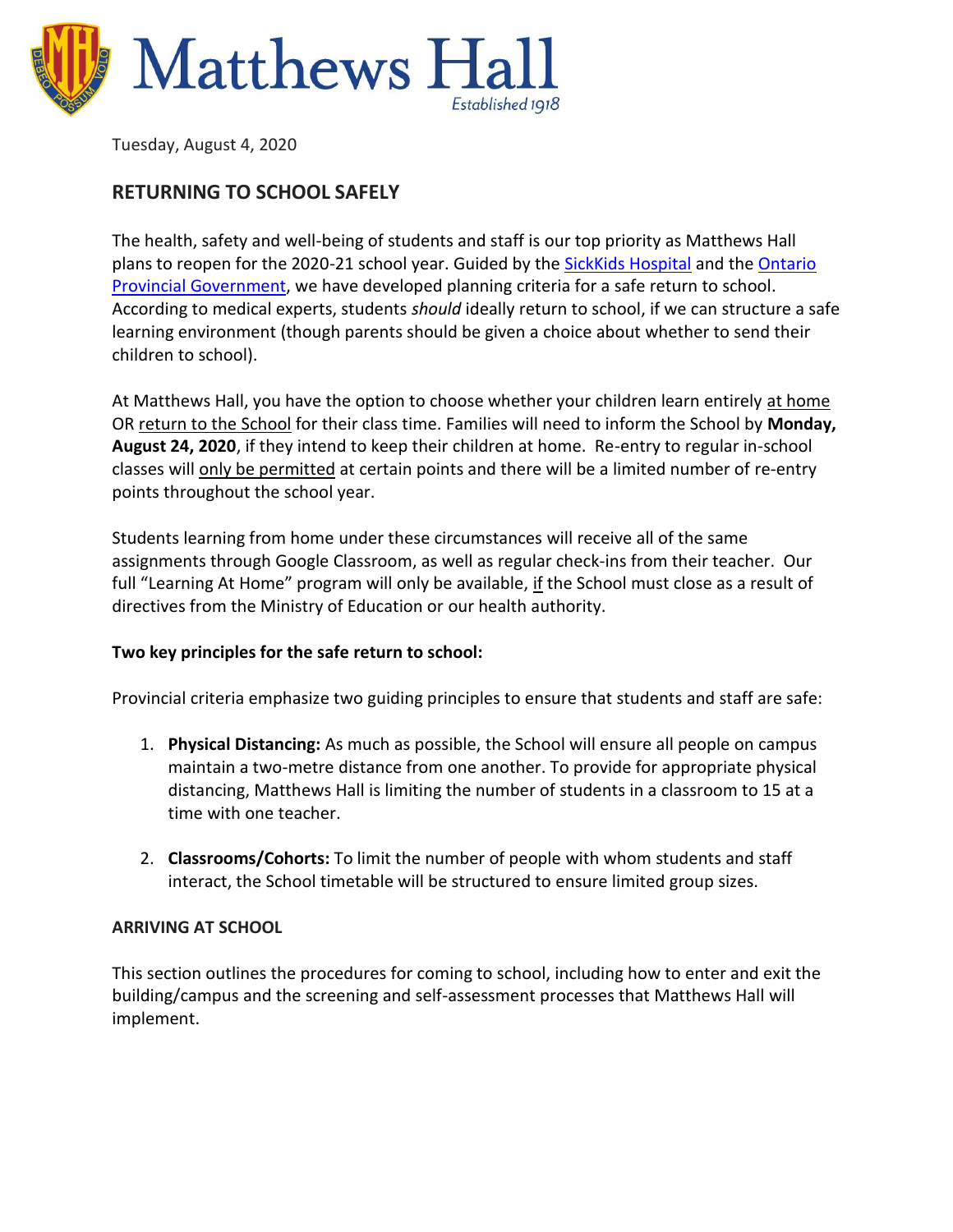Health and safety protocols will require that only Matthews Hall students and staff will be permitted to enter our school buildings. Essential visitors and maintenance calls will be screened and kept to a minimum.

Parents will not be permitted to enter the building except for emergencies.

## **STUDENT ARRIVAL, DROP-OFF, AND PICK-UP**

Students will arrive between 8:40 AM and 9:00 AM and enter the School independently through an assigned door (based on the location of their class). Students are expected to go directly to their classrooms. Teachers will be in the classrooms to supervise. Students must not arrive before 8:40 AM.

Kindergarten students will be assigned staggered arrival and dismissal time slots and will come to their classroom door with ONE parent. A door for entry and one for exit will be designated. Parents must drop their child quickly and exit the building efficiently. Only one parent/student will be permitted at the classroom door at a time. Designated waiting spots will be marked in the corridor.

#### **PICK-UP**

Dismissal will be between 3:45 PM and 3:55 PM.

Students must exit the building efficiently and proceed to meet the bus or their ride. They must wait outside and maintain physical distance from others. Teachers will supervise to ensure physical distancing is maintained at the West Gate pick-up zone.

# **DAILY SCREENING AND SELF-ASSESSMENT**

All families and staff members are required to sign the attached **Screening Form** (Appendix A) before the start of the school day and complete a daily [self-assessment](https://covid19checkup.ca/) before attending school.

A staff member or student with any COVID-19 symptoms MUST stay home.

Staff members who suspect they have COVID-19-related symptoms will get tested immediately and notify the School of the results.

# **CLASSROOMS**

Matthews Hall is limiting the number of students in a classroom to 15 in order to mitigate risk. Classrooms can accommodate 15 student work spaces with two metres of space between them. All desks will face the same direction.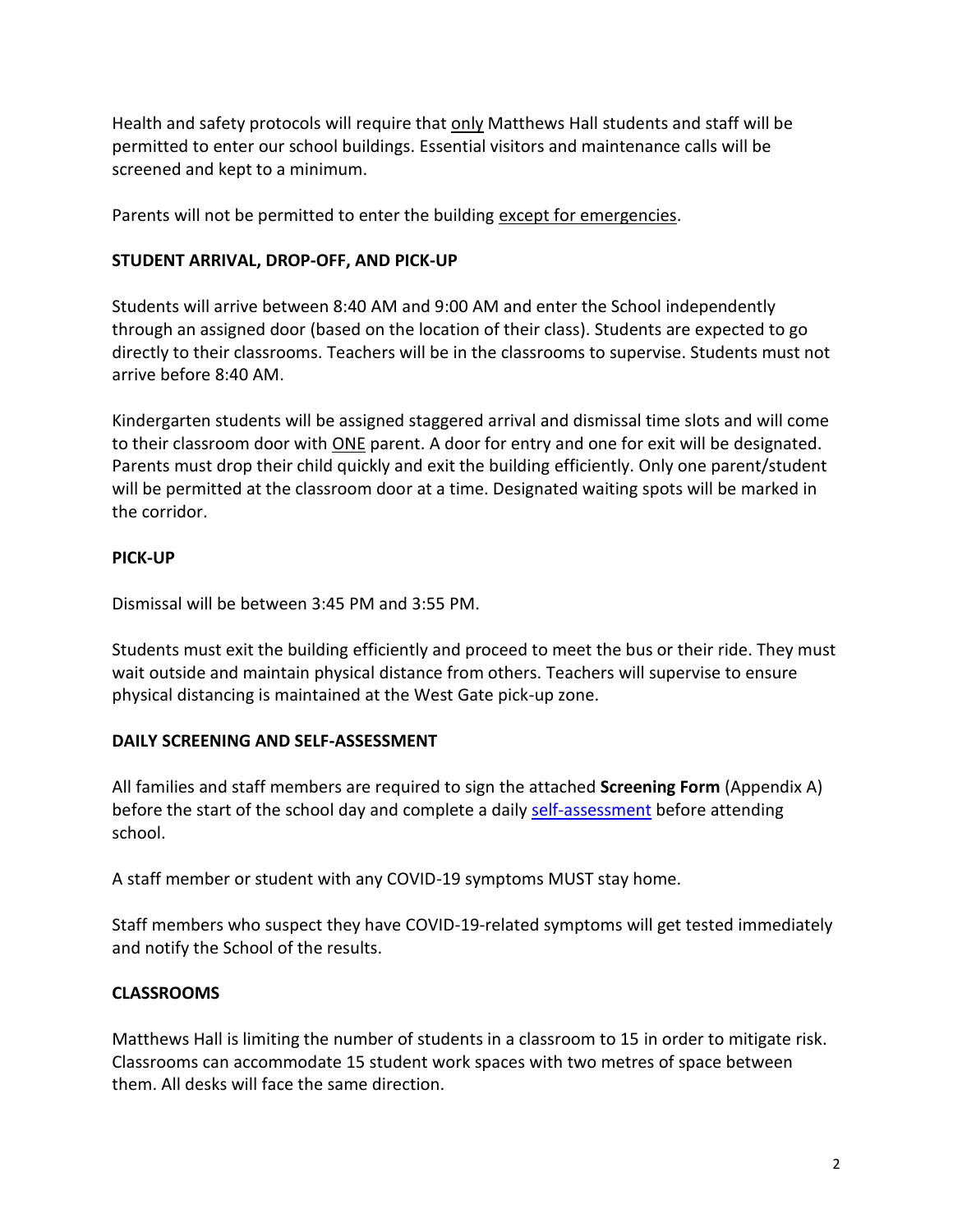The following measures will be in place to adhere to provincial guidelines and minimize health and safety risks:

- Only Matthews Hall staff and students will be permitted in classrooms;
- Classroom layouts will promote physical distancing and students will be expected to sit at the same assigned seat for each class;
- Students will spend the majority of their day in the same classroom. As much as possible the same teacher will remain with the class. If a different teacher is required, the teacher will come to the classroom, so student movement is minimized. If students are required to relocate classrooms for some subjects, movement in the corridors will be restricted to the class in question with physical distancing safeguards in place.
- If a space is shared with other cohorts, it will be sanitized between uses.
- For our youngest students, where the nature of a primary program makes physical distancing and long periods of time in desks particularly challenging, there will be an increased focus on infection prevention and control practices such as hand hygiene (close contact may be unavoidable at times).

Students will be required to:

- Remain in their assigned classroom during the school day (other than for washroom or recess breaks) or for classes that require relocation (e.g., physical education, etc.,).
- Eat lunch in their classrooms, overseen by their homeroom teacher.

#### **HAND-WASHING IN THE CLASSROOM**

All classrooms at Matthews Hall have sinks (or access to sinks) with soap dispensers for regular, supervised hand-washing. All rooms and school entrances will also have alcohol-based hand sanitizer available for staff and students.

Students in each classroom will be designated a specific route for travel when arriving and leaving the school, which includes being assigned an entrance based on the location of their classroom.

The number of children allowed in the washrooms at any one time will be monitored based on the size of the washroom.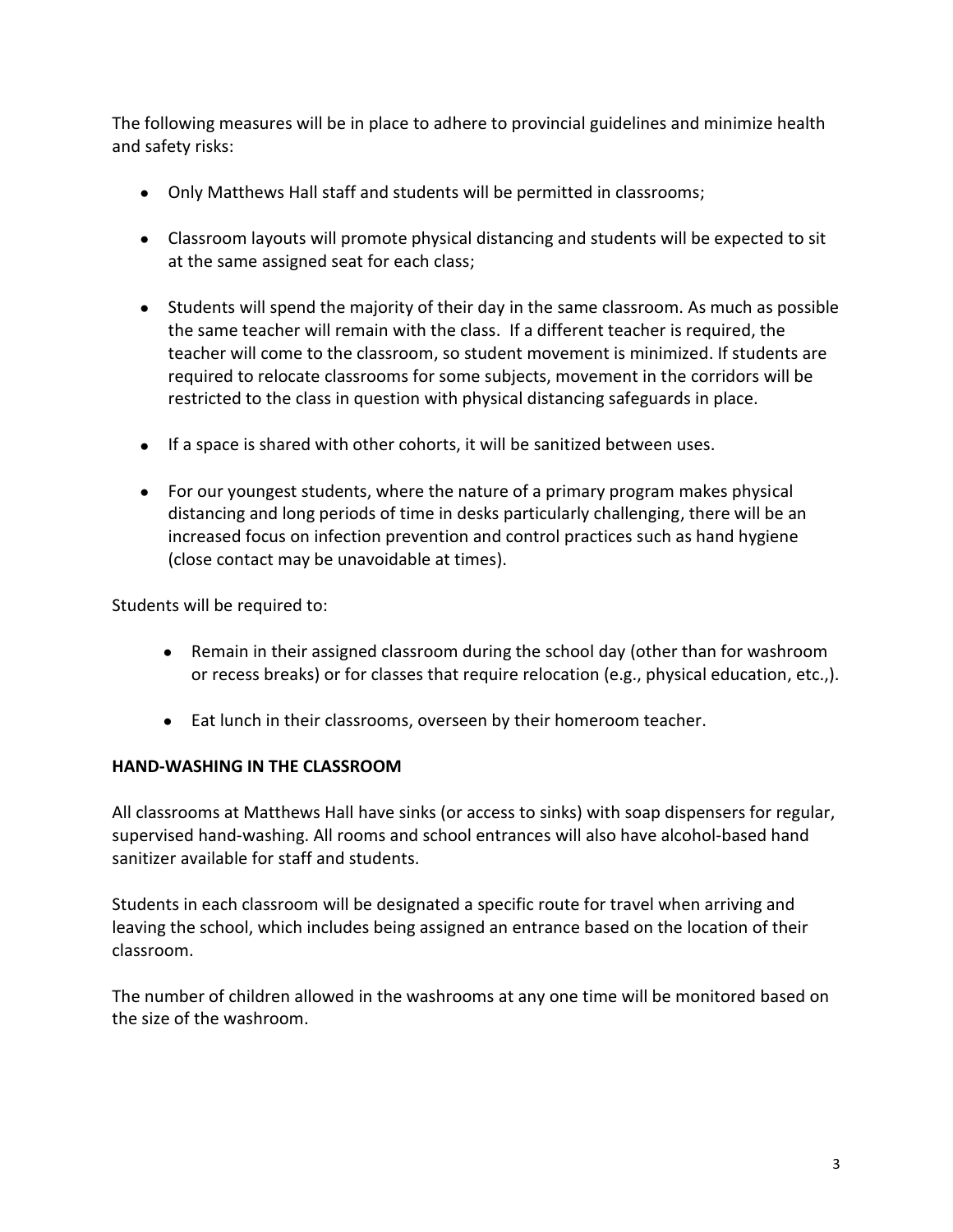#### **HALLWAYS**

Students and staff will be expected to follow COVID-19 protocols, keeping to their designated paths through the building, not loitering in halls, and avoiding shortcuts or other actions that affect the safety of others.

Students will be required to follow a specific route from their assigned entrance to their classroom, as well as to the bathroom.

Signage will clearly mark all travel routes.

#### **PERSONAL BELONGINGS**

Students and staff will be required to reduce the personal items they bring to school to the essentials.

All personal belongings should be clearly labelled with the student or staff member's name.

Students will bring their personal belongings to their assigned classroom and keep their belongings with them at their seat or cubby, with no sharing of personal belongings. Use of locker space will include appropriate distancing measures, staggered use, and supervision.

Each student will have a set of necessary school supplies. Learning materials, tools, and manipulatives will be sanitized regularly.

Staff members will have an assigned desk/office and will keep their personal belongings in their assigned space. Teachers will not congregate before arriving in or returning to their classrooms.

# **LUNCHES AT SCHOOL**

All students will wash their hands in their classroom before lunch and snacks under teacher supervision. Students will eat at their own desks. Each student will clean his or her desk after eating.

Students will be required to eat lunch in their classroom to minimize chances for contact and transmission. There will be no sharing of food or drinks.

#### **RECESS**

The School is currently reviewing the logistics of outdoor recess times, which may be staggered to ensure appropriate physical distancing measures are in place.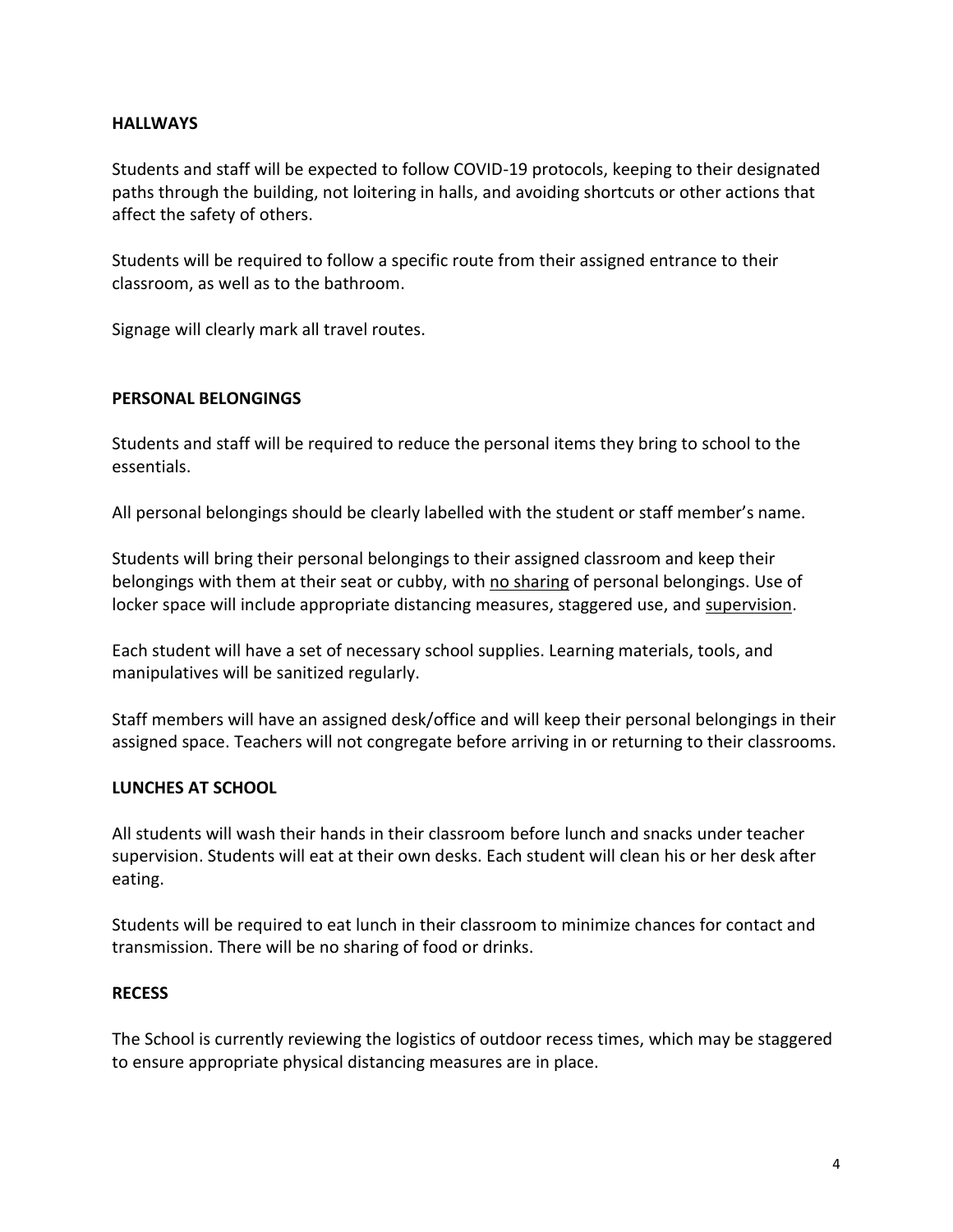Outdoor play structures will not be cleaned. Children will wash their hands after time spent outdoors.

# **SCHOOL CLEANING ROUTINES AND EXPECTATIONS**

High-touch surfaces will be cleaned and disinfected twice daily (at mid-day and the end of day) by caretaking staff, including: countertops, doorknobs, light switches, handles, desks, phones, keyboards, touchscreens, handrails, photocopiers and toilet fixtures and faucets in washrooms.

All classrooms and office/working spaces will be equipped with alcohol-based sanitizing fluid and paper towels, as well as lid-free, lined garbage bins to facilitate cleaning routines.

Students and teachers will be required to clean their own desks, computers, keyboards, and other devices at the end of each day.

Classroom teachers will frequently clean high-touch surfaces in their designated areas throughout the school day.

All staff members will be expected to regularly clean high touch surfaces within their own workspaces and nearby common areas.

# **HAND HYGIENE AND RESPIRATORY ETIQUETTE**

Hand hygiene refers to hand-washing or hand-sanitizing to remove or kill a virus and is the most effective way to reduce the transmission of organisms.

Respiratory etiquette aims to reduce the risk of transmitting droplets that may contain the virus directly onto other surfaces where they may be picked up by others.

Instructions on hygiene will be provided.

Staff and students will be provided with targeted, age-appropriate education in proper hand hygiene, and respiratory etiquette including posters and signs placed around the school, and through modelling by teachers.

#### **SINKS AND ALCOHOL-BASED HAND RUB IN CLASSROOMS**

Staff and students will have the supplies they need to conduct appropriate hand hygiene and respiratory etiquette. These supplies will be easily accessible in every classroom and throughout the School.

All classrooms at Matthews Hall have access to sinks with soap dispensers for regular, supervised hand-washing.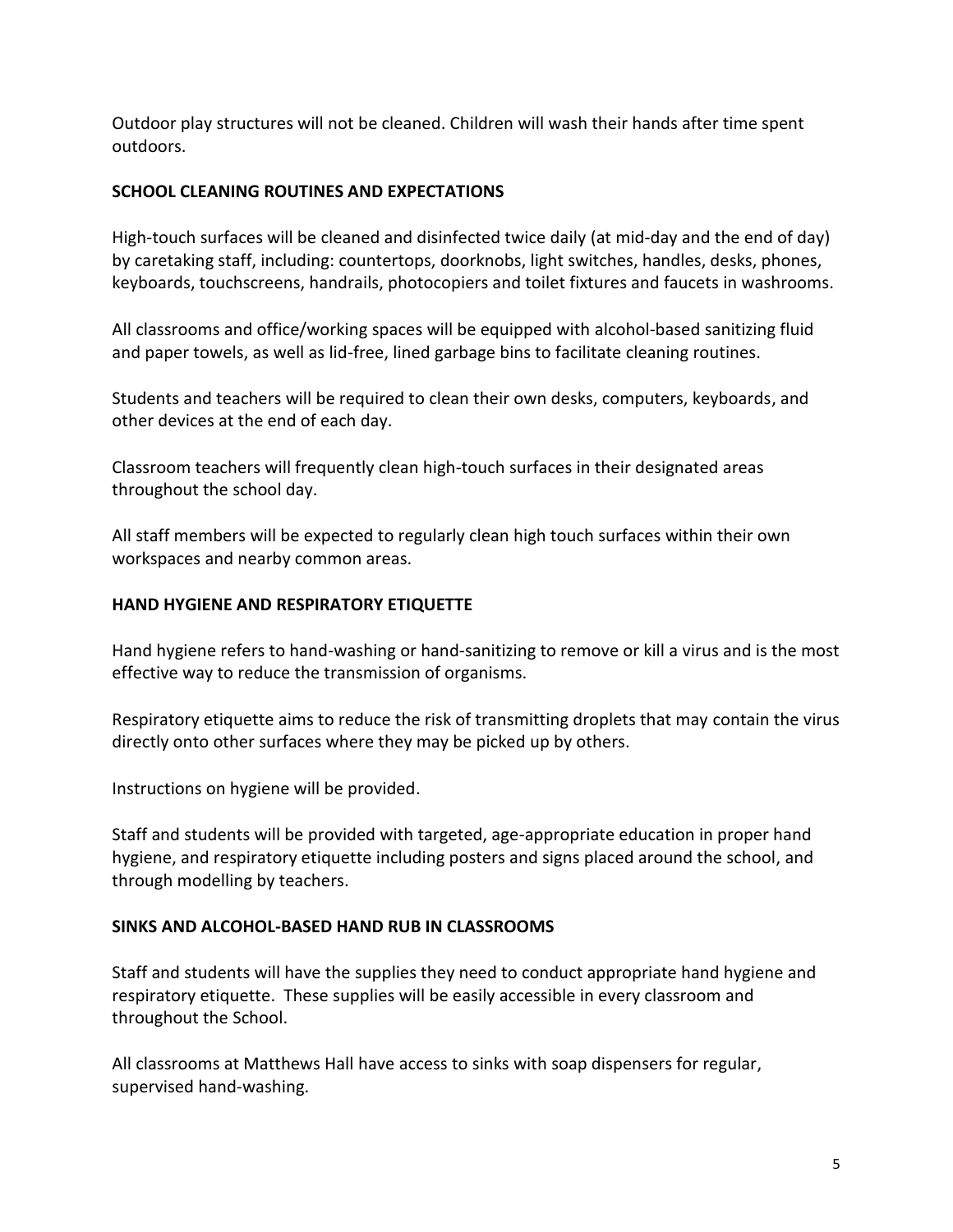All rooms will also have alcohol-based hand rub (ABHR) available for staff and students and everyone will be expected to clean their hands when they arrive and depart from the class (either with soap and water or ABHR).

#### **REGULAR HAND-HYGIENE BREAKS**

Teachers will be required to have regularly scheduled hand-hygiene breaks and will remind students to wash and disinfect their hands whenever they enter and leave the room.

Anyone entering the School must conduct thorough hand hygiene.

# **MASKS AND FACE COVERINGS**

Students in Grades 4 to 8 will be required to wear non-medical or cloth masks indoors in school, including in hallways and during classes. Outdoor times like recess can be used as opportunities to provide students with breaks from wearing masks within their "cohort".

Masks will not be required during outdoor play or physical education.

Students in Kindergarten to Grade 3 will not be required to wear masks in indoor spaces.

Students are encouraged to practice wearing masks and learn what type of mask is most comfortable for them. Students may wear their own non-medical masks and Matthews Hall will also make non-medical masks available for students.

Reasonable exceptions or accommodations may be made with regards to the requirement to wear a mask.

Matthews Hall will instruct students and staff to follow recommendations of Public Health Ontario about how to use non-medical masks and face coverings, including putting on and taking off PPE.

#### **STAFF AND MASKS**

Staff members will be expected to follow guidelines issued by local health authorities, the Ministry of Health, and the Ministry of Education.

All school-based staff will be required to wear masks, with reasonable exceptions for medical conditions. School-based staff who are regularly in close contact with students will be provided with all appropriate personal protective equipment (PPE), such as medical masks and face shields.

Teachers will be reminded that the Ministry of Health guidelines state that wearing non-medical masks is not a substitute for physical distancing in the workplace.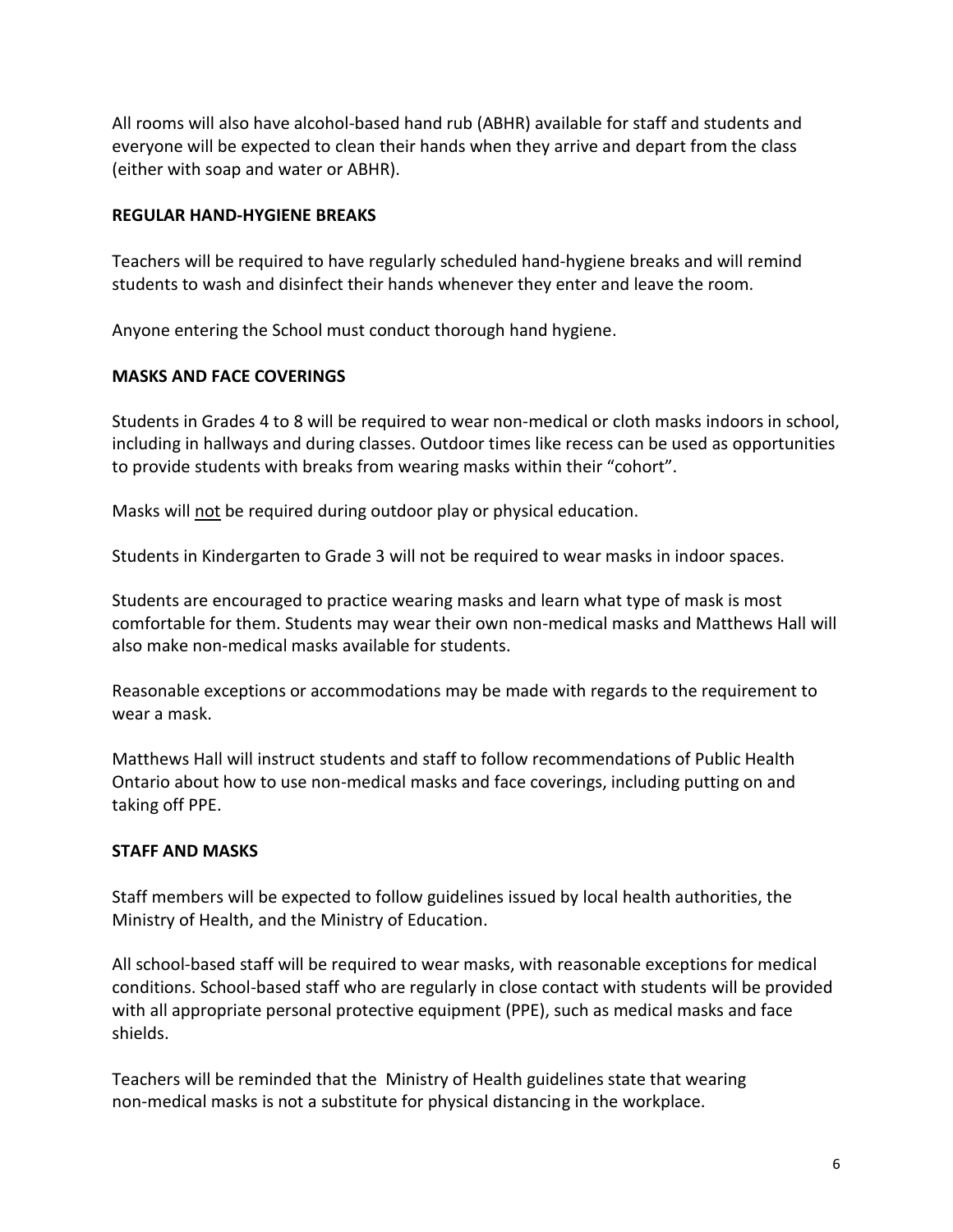During any prolonged activity where physical distancing of at least two metres cannot be maintained between staff and other staff or students (e.g*.,* tutorials, 1:1 student – teacher instruction, etc.,) requires ALL teachers and students to wear masks. Goggles or face shields are also recommended.

When cleaning, and especially where there is potential contact with bodily fluids, disposable gloves are required and will be readily available in every classroom.

# **SAFETY "KIT" AVAILABLE IN THE EVENT OF ILLNESS**

A "kit" will be available for a student, staff member, or essential visitor who becomes ill while at the School. Kits will include alcohol-based hand rub, disposable gloves, masks, eye protection, and a gown. Instructions on proper use of PPE will be included.

# **PROTECTING VULNERABLE STUDENTS AND STAFF**

Matthews Hall is taking every precaution to ensure the safety of students and staff. Our reopening plans for September are based on:

- Recommended physical distancing and cleaning/hygiene procedures
- Cohorts of 15, so students minimize contact and exposure with other students
- Strict exclusion of students and staff who exhibit any symptoms of COVID-19

All these steps implemented together will ensure the greatest degree of safety for all students and staff by making our school a safe working and learning environment.

For students and staff who are immunocompromised or have other medical conditions that make them vulnerable, Matthews Hall will provide accommodations.

For students, these accommodations may include learning from home throughout the year with a hybrid teaching and learning model. Accordingly, families will have a choice whether their child(ren) will attend school in person.

# **OTHER CONSIDERATIONS FOR VULNERABLE STUDENTS**

Some students may be at higher risk of adverse outcomes from COVID-19 infections due to underlying medical conditions such as immunocompromised states or chronic medical conditions such as cardiac and lung disorders.

Students with underlying conditions may attend school as they normally would; however, it is important for parents to work with their child's healthcare providers to make an informed decision.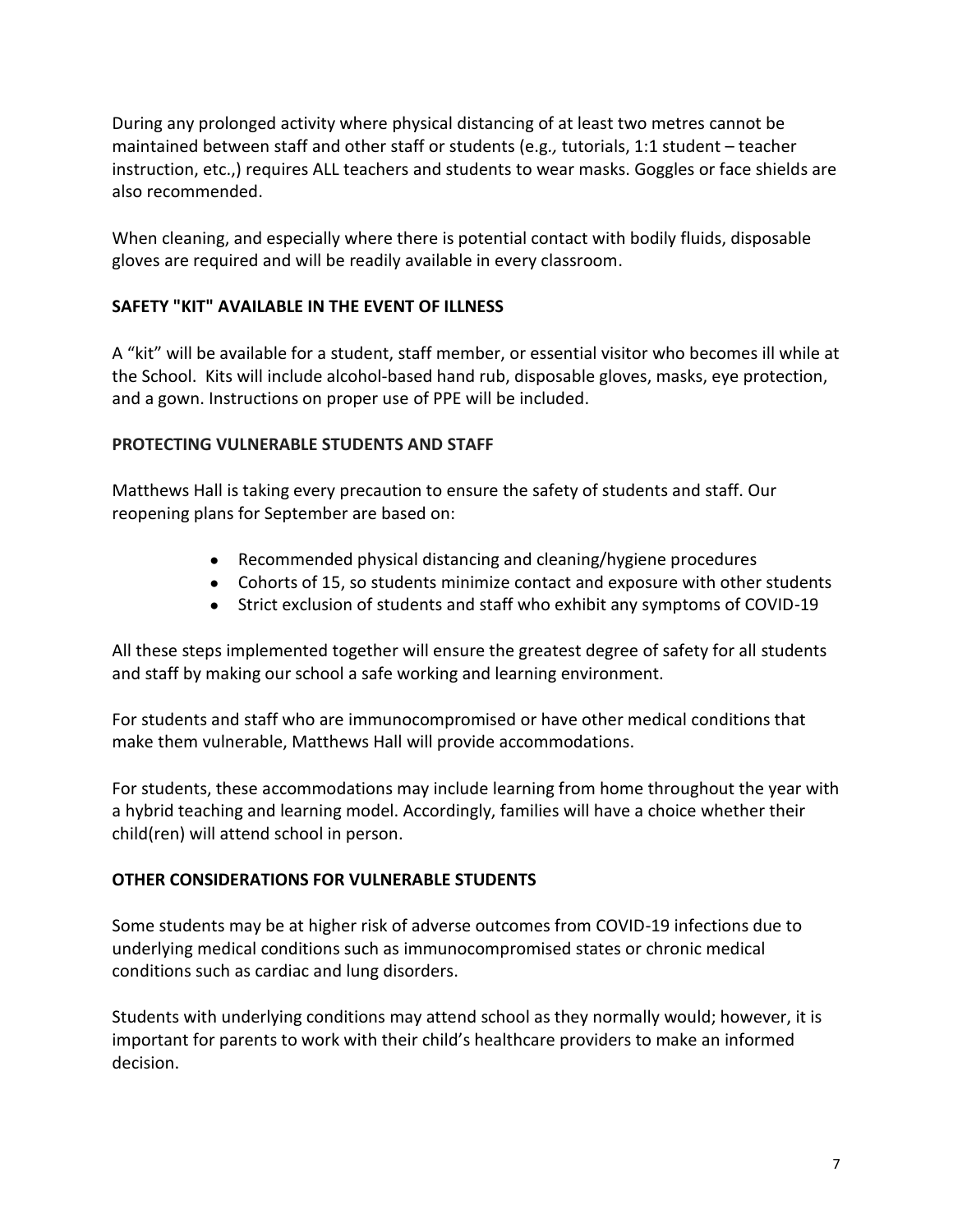#### **HEALTH PROCEDURES AND SUPPLIES**

This section outlines the health procedures in place, the supplies that will be available, and other strategies to ensure the safety of students and staff at Matthews Hall.

#### **ISOLATION ROOM**

An Isolation Room has been designated at Matthews Hall in the room adjacent to the front office, with supervision provided by our school secretary. This space will be available for any staff member or student who becomes ill with COVID-19 symptoms while at school.

Such individuals will be separated and placed in this room and monitored by our secretary, who will be trained in proper PPE use and effective infection control.

The Isolation Room will be equipped with kits that include all the required PPE to mitigate any potential spread of the virus and to protect staff and students.

The Isolation Room will be sanitized after each use.

## **POSITIVE CASE PROTOCOL**

Protocols will be in place to ensure the local public health unit will be notified of any positive case of COVID-19 at the School. Matthews Hall will work with the local public health unit to identify close contacts and will follow recommendations regarding next steps around communication, contact tracing, closures, additional testing, self-isolation, and cleaning.

# **MATTHEWS HALL WILL HAVE A STRICT EXCLUSION POLICY IN PLACE FOR SYMPTOMATIC STUDENTS AND STAFF.**

Matthews Hall will notify parents/caregivers/guardians, if their child begins to show symptoms of COVID-19 while at school, and families will be expected to plan for **immediate** pick-up by a family member or caregiver.

#### **STUDENTS WITH SYMPTOMS**

When a student begins to experience symptoms of COVID-19 while attending school, they will be immediately separated from others and placed in the Isolation Room, where they will be monitored by the School's secretary until they can be picked up.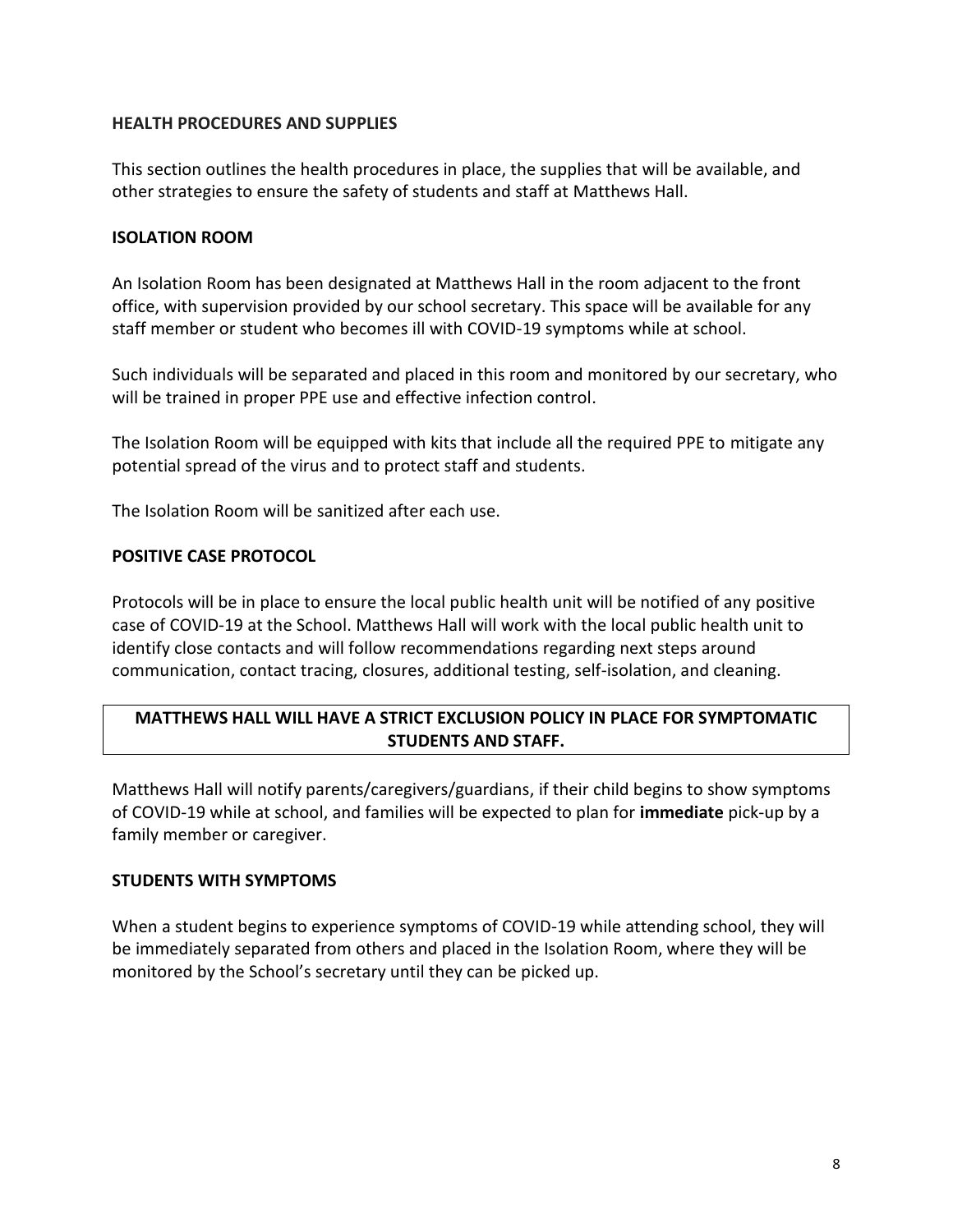#### **STAFF MEMBERS WITH SYMPTOMS**

If a staff member develops COVID-19 symptoms, they will be directed to return home and selfisolate immediately. If they cannot leave immediately, the staff member will be isolated in the School's Isolation Room until they are able to leave.

Environmental cleaning/disinfection of areas and items used by the individual will take place immediately after the School is notified of possible contagion.

## **TESTING AND CONTACT TRACING**

For testing and contact tracing, Matthews Hall will follow the recommendations of the curren[t](http://www.google.com/url?q=http%3A%2F%2Fwww.health.gov.on.ca%2Fen%2Fpro%2Fprograms%2Fpublichealth%2Fcoronavirus%2Fdocs%2F2019_covid_testing_guidance.pdf&sa=D&sntz=1&usg=AFQjCNHgxZUCEV2Tnlq_6jW3naOBGRDNLQ) [provincial testing guidelines.](http://www.google.com/url?q=http%3A%2F%2Fwww.health.gov.on.ca%2Fen%2Fpro%2Fprograms%2Fpublichealth%2Fcoronavirus%2Fdocs%2F2019_covid_testing_guidance.pdf&sa=D&sntz=1&usg=AFQjCNHgxZUCEV2Tnlq_6jW3naOBGRDNLQ)

Matthews Hall will consult with the local Public Health Unit for guidance on steps to take where an individual tests positive for COVID-19.

Matthews Hall will maintain comprehensive records regarding who is in the School, including a list of all possible contacts.

To support successful case and contact management, Matthews Hall will maintain up-to-date contact lists, including support staff, and essential visitors.

#### **HEALTH AND SAFETY SUPPLIES AND PREPAREDNESS TO DATE**

Matthews Hall has ordered PPE for all staff members, including masks, disposable gloves and gowns, and face shields.

Hand soap and paper towels are in all classrooms with sinks and in all washrooms. All classrooms and offices have hand sanitizer. Hands-free sanitizer dispensers are placed at each entrance[.](https://sites.google.com/utschools.ca/utsbacktoschool/home#h.5a4d4gfuybj)

Matthews Hall has prepared kits containing masks, gloves, a protective shield, and gowns to manage those who present with symptoms.

The School has an infrared thermometer to safely check the temperature of any staff or student showing symptoms[.](https://sites.google.com/utschools.ca/utsbacktoschool/home#h.dzmc7zrxo2ss) 

Barrier screens will be in place for high-traffic desks[.](https://sites.google.com/utschools.ca/utsbacktoschool/home#h.204p5ljihk81)

Matthews Hall has created signs and arrows to direct traffic in halls and common areas, and installed pandemic response plan signs for the main doors and in other strategic locations.

Matthews Hall has rearranged staff workspaces to ensure physical distancing.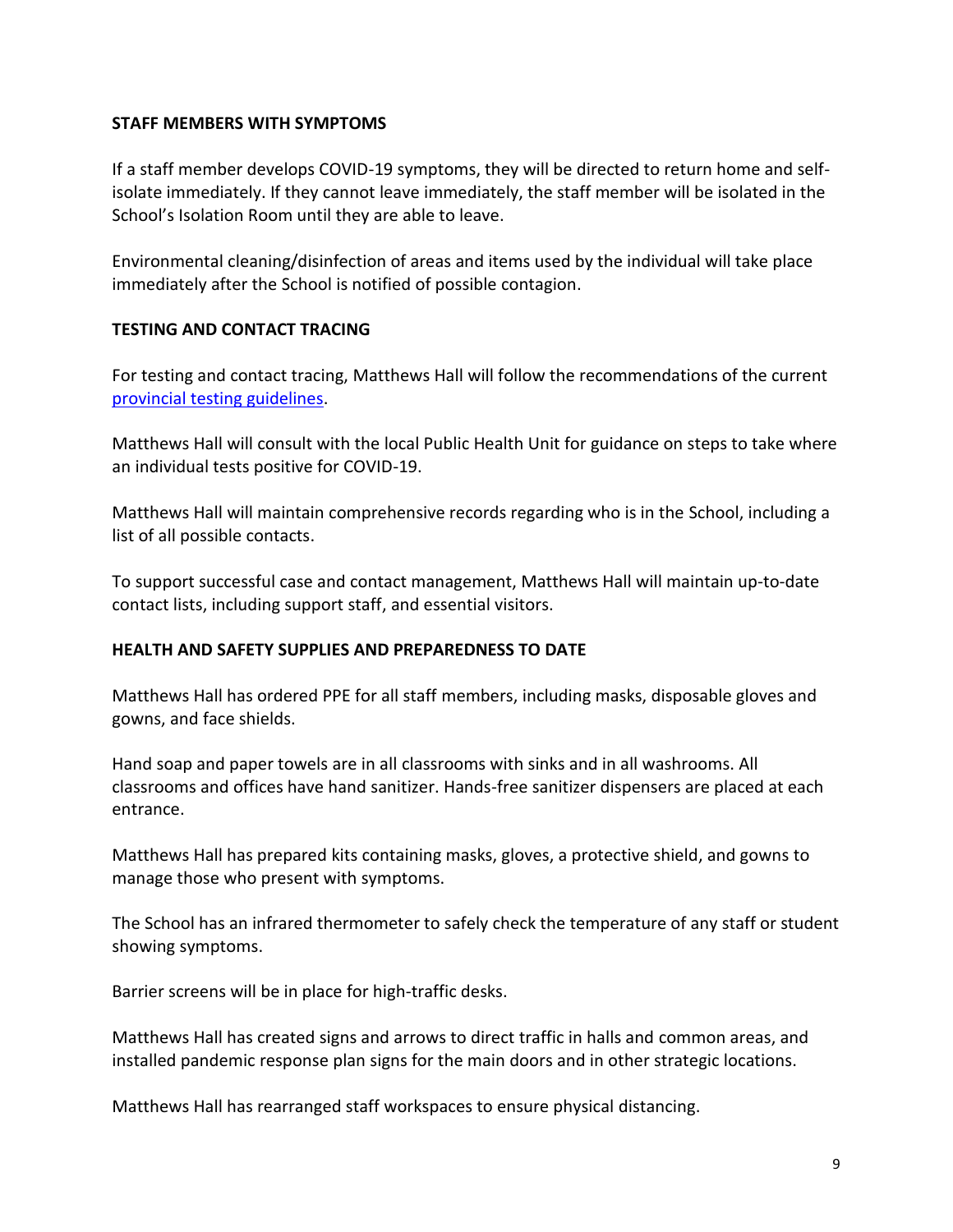Increased cleaning and sanitizing schedules are in place.

Drinking fountains are only to be used as water bottle fill stations. No other use will be permitted.

## **RECORD-KEEPING**

Teachers will maintain attendance records for all students, whether they are participating onsite or online. A record of classroom seating charts will be kept.

Matthews Hall will keep daily records of everyone who enters the building for the purpose of contact tracing in the event of a confirmed COVID-19 case or outbreak, which includes their name, contact information, time of arrival/departure, and screening completion.

Maintenance staff who need to enter the building to complete repairs will also complete a COVID-19 assessment, provide contact details and have a record logged for their arrival and departure.

## **THE 2020-21 ACADEMIC YEAR**

Matthews Hall will adopt a learning model prioritizing cohorts that will reduce contact between students and teachers.

Thiswill allow all of our students to attend school for a full 5-day schedule each week.

Families have a choice about whether they want their child to attend in person at the school OR only learn at home.

School will start at 9:00 AM and end at 3:55 PM

Each day of classes will include staggered breaks scheduled to minimize traffic in the halls and allow teachers and students an opportunity to refresh.

#### **STAFF TRAINING**

Matthews Hall is committed to ensuring that all staff and faculty are trained in all of our COVID-19 health and safety protocols, including hand hygiene, respiratory etiquette, proper use of PPE, environmental cleaning and the importance of physical distancing and symptom screening. Time will be dedicated in August to review all school policies and expectations.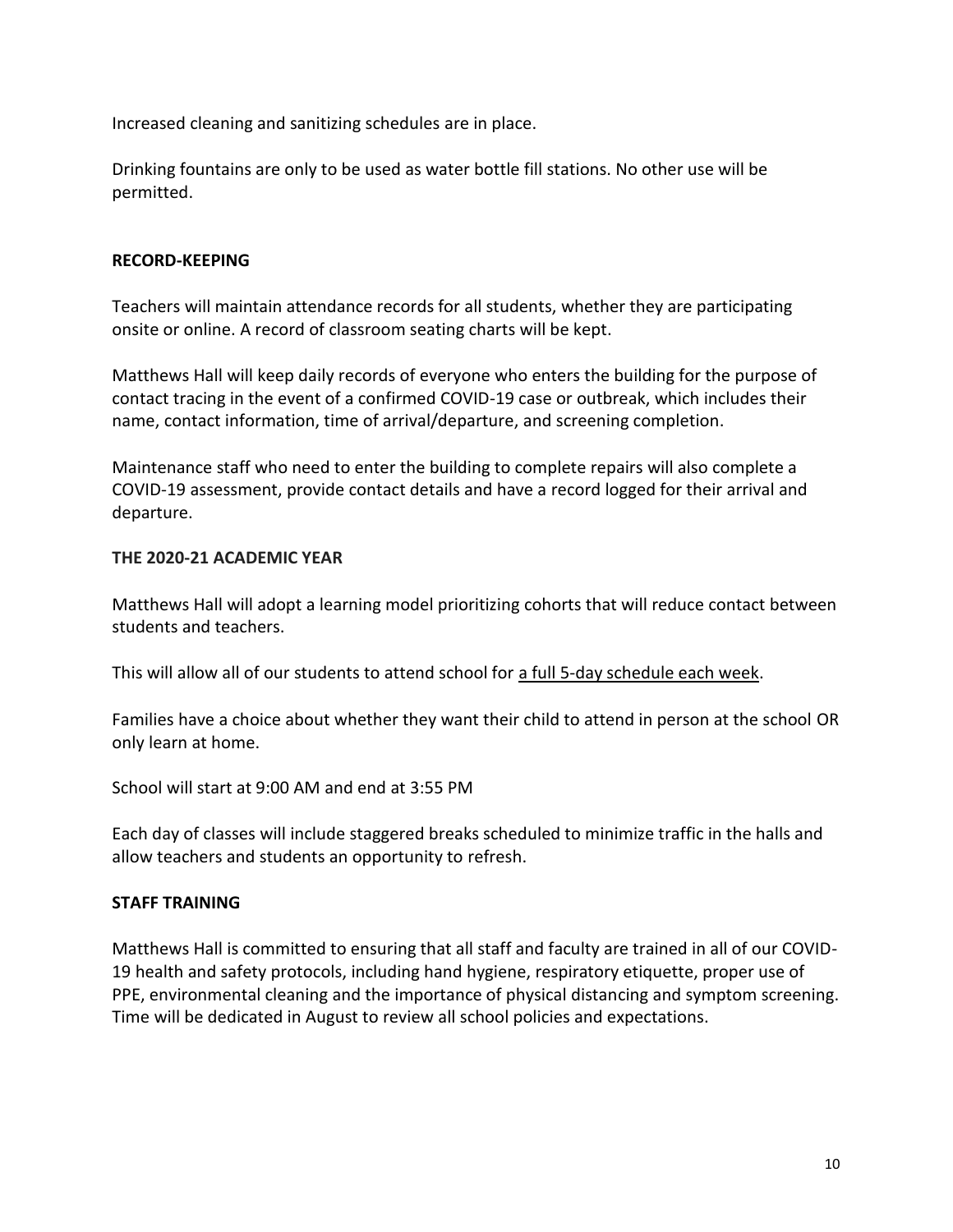## **BUS TRANSPORTATION**

As a result of physical distancing expectations, transportation planning is especially challenging for this school year due to the reduction in vehicle capacity. Matthews Hall is working with Murphy's Bus Lines to resume our contracted bussing services for families that require it, but we acknowledge this service is not guaranteed, and we strongly encourage families to plan for other options. If bussing is available, all required safety protocols will be in place.

# **EXTENDED DAY PROGRAM**

Our "Before and After School Care program" will continue with limited numbers in place. Only registered students will be permitted to attend. Hand hygiene will be required and will be monitored when students enter the program and before students go to their classes to start the school day. The program will be held outdoors as much as the weather permits. Students are asked to avoid eating during program. The program base location (the school library) will be cleaned each morning after the program is dismissed and each evening after the program closes.

## **MUSIC**

Vocal and instrumental music classes will continue with increased physical distancing in place. Music teachers will wear a face shield while teaching and conducting. Instruments will not be shared under any circumstances.

A variety of delivery options is being considered to meet our music program's overall expectations. This may include fully-distanced learning, in-person teaching, and instruction with lower-risk performance opportunities (e.g., in-school instruction in larger spaces, restricting the type of instruments in a group setting), or in-person teaching and instruction with no live performance.

# **PHYSICAL EDUCATION**

As much as possible, physical education classes will take place outdoors and activities will be planned to allow for physical distancing and that limit shared equipment. Students will wash their hands before and after each class and all appropriate safety measure will be enforced for changeroom procedures. Capacity in changerooms will be limited

# **CO-CURRICULAR PROGRAM**

Matthews Hall recognizes that these activities are an integral part of the school experience. We are committed to continuing as much of our co-curricular program as we are able to do safely. Some activities will resume in a phased approach and others will require creative modifications.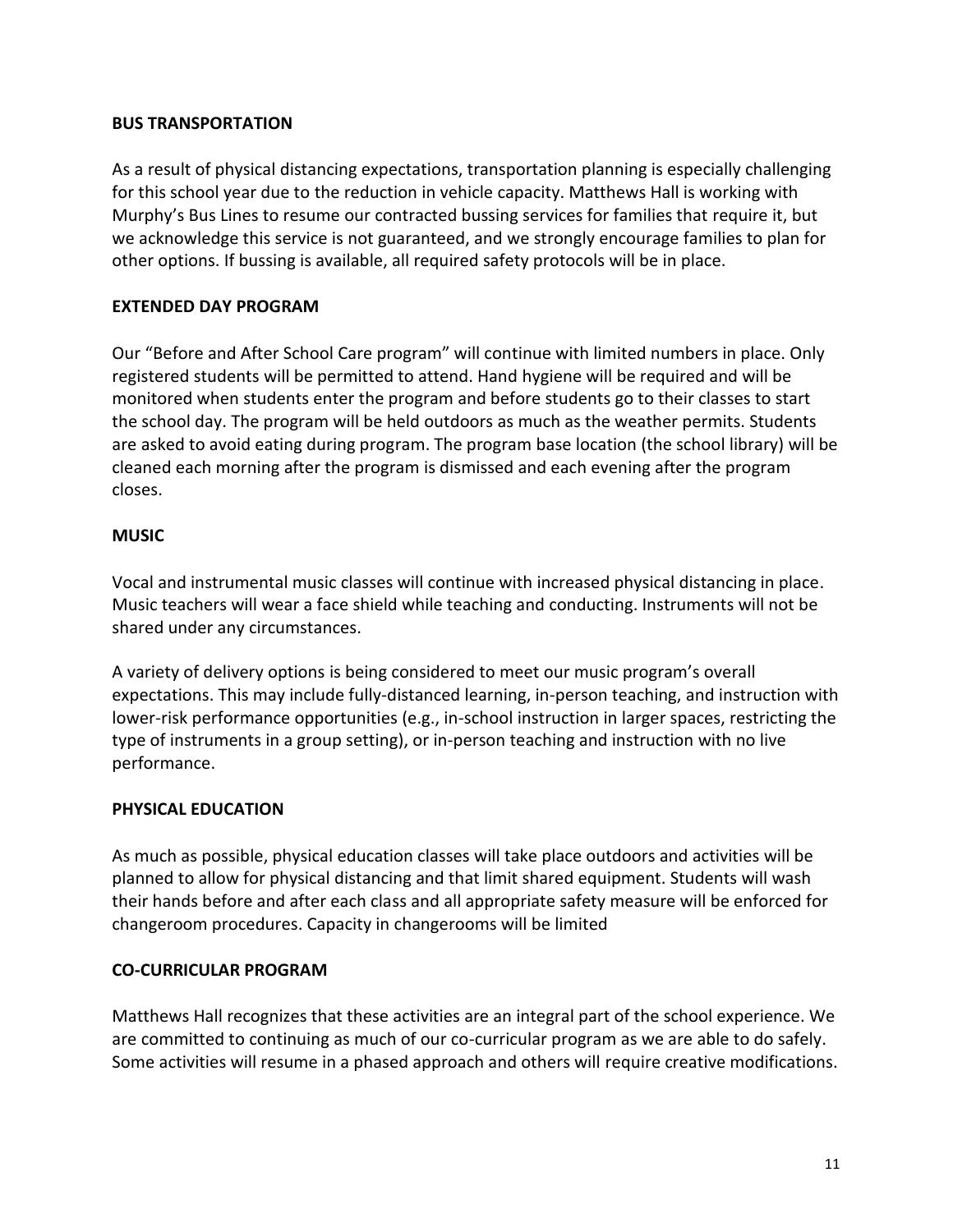For athletic programs, modifications to game play and rules may be required, and spectators may be limited or not permitted. The resumption of inter-school sports will be dependent on local athletics protocols.

Our priority will be to re-introduce low risk individual-based fitness and recreation activities. Sports with a high degree of physical contact will be postponed.

Large indoor assemblies will be cancelled for the immediate future. We will be using outdoor options and creative technology to help keep our student-staff community connected.

# **ABOUT THE BACK-TO-SCHOOL PLANNING PROCESS**

The back-to-school planning process was guided by a thorough review of current research, including the Ministry of Education Approach to Reopening Schools, consultation with our local Public Health authority, input from our staff and faculty, and regular meetings of our Leadership Team.

# **RECOMMENDATIONS ON SCHOOL REOPENING**

We also followed recommendations with respect to evolving guidelines for school reopening from the following:

- Law firm of Borden Ladner Gervai**s** (BLG), Toronto, Canada
- Conference of Independent Schools of Ontario (CIS Ontario)
- Canadian Accredited Independent Schools (CAIS)

We are focused on continually fine-tuning our health and safety procedures and pandemic response planning as guided by emerging directives and recommendations from the Province, the Ministry of Health, and other agencies.

This is a draft plan which will continue to evolve with new information and any changes required or recommended by the Provincial Government. The provincial government may make additional announcements throughout the remainder of the summer regarding additional protocols for the return to school for students in Ontario. We will be watching this carefully.

Matthews Hall will update our Back-to-School Plan as needed to be in-line with new directives, and will inform parents, guardians, and students regarding such updates. Matthews Hall is committed to regular and open communication with our families throughout the school year.

*We wish everyone a safe and happy return to school, and look forward to seeing you in the fall***!**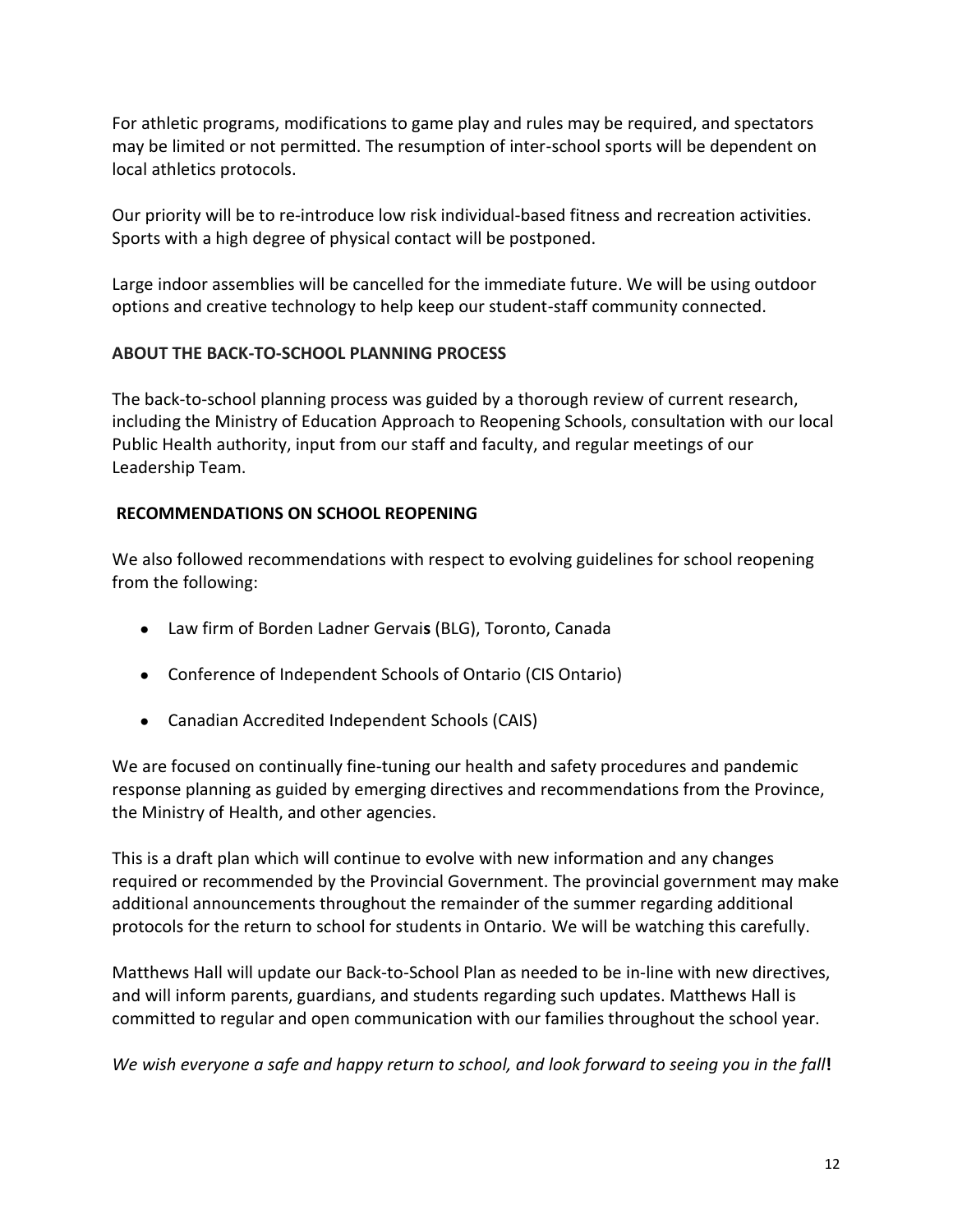

# **APPENDIX A**

# **PARENT/GUARDIAN DAILY SCREENING**

Matthews Hall (the "School") has arranged to re-open operations at 1370 Oxford Street West, London, Ontario, on September 8, 2020.

The health, safety and well-being of students and staff is a top priority as the School plans to reopen for the 2020/21 school year.

The School appreciates and requires your cooperation in reopening. The School is commencing reopening based on the assurance that all persons entering School premises have taken proper precautions to prevent the transmission of COVID-19.

As you are aware, the best understanding of the present evidence is that COVID-19 can be transmitted by persons who do not exhibit symptoms. There is no guarantee that COVID-19 will not be contracted by persons entering School premises.

We request that you screen your child **prior to arrival** at the School each day. In addition to daily active screening, please note that all students will be monitored at School for possible signs or symptoms of illness.

As a Parent/Guardian, you must prevent the spread of illness by keeping your child home from School if you or your child experience **any** of the following signs or symptoms:

 $\Box$  Fever (temperature of 37.8°C or greater)

□ Chills

- $\Box$  New or worsening cough
- $\Box$  Barking cough, making whistle noise when breathing
- $\Box$  Shortness of breath
- $\square$  Sore throat
- $\Box$  Difficulty swallowing
- $\Box$  Runny nose (not related to seasonal allergies or other known causes or conditions)
- $\Box$  Stuffy or congested nose (not related to seasonal allergies or other known causes or conditions)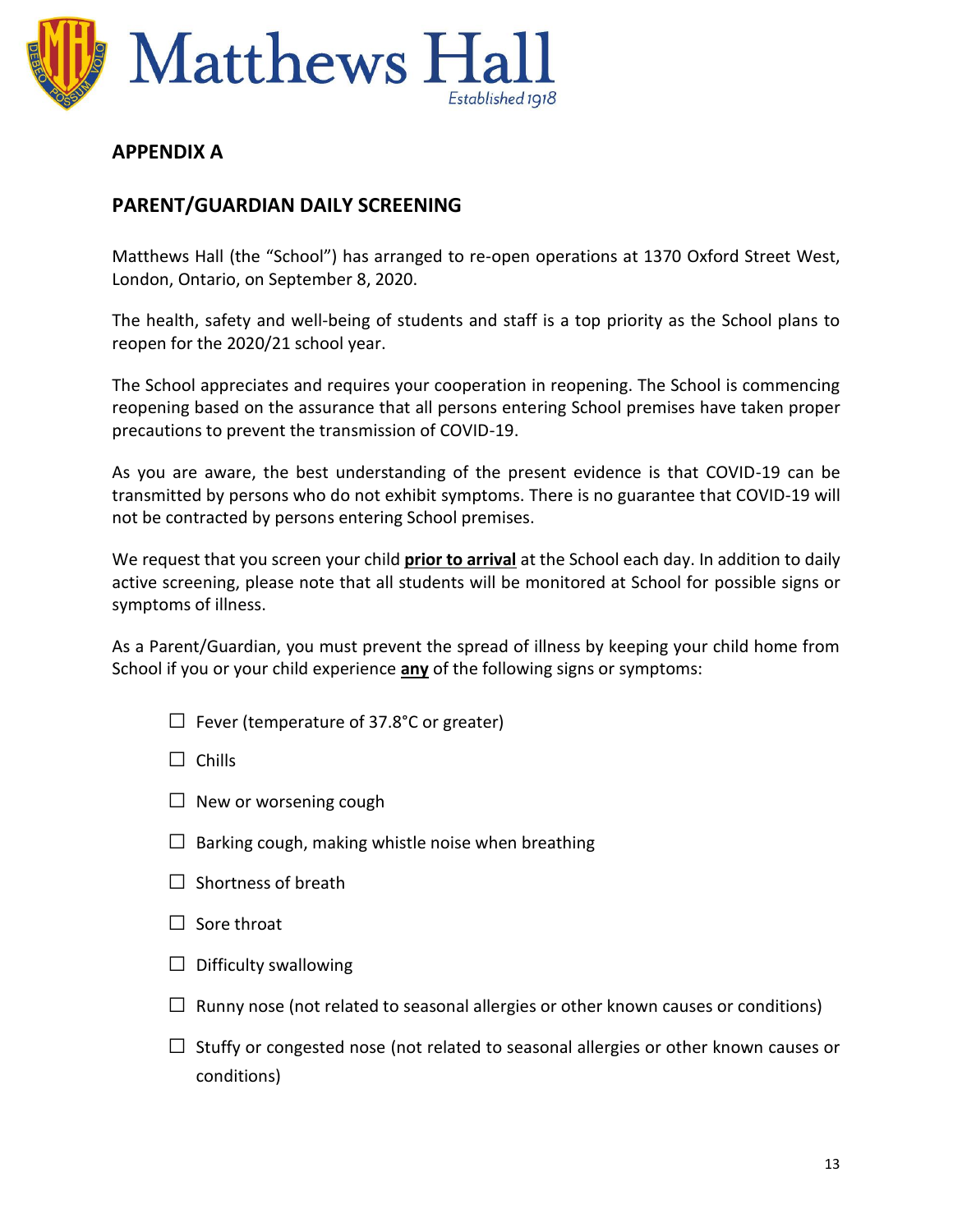- $\Box$  Lost sense of taste or smell
- $\Box$  Pink eye (conjunctivitis)
- $\Box$  Headache that is unusual or long lasting
- $\Box$  Digestive issues, such as nausea/vomiting, diarrhea, stomach pain
- $\Box$  Muscle aches that are unusual or long lasting
- $\Box$  Extreme tiredness that is unusual (fatigue, lack of energy)
- $\Box$  Falling down often
- $\Box$  For young children, sluggishness or lack of appetite

If your child experiences any of the symptoms while at the School, staff will contact you or one of your emergency contacts to pick up your child **immediately**. While your child waits for you or your designate to arrive, s/he will be separated from the other children.

As a Parent/Guardian responsible for my child, I agree to the following:

- I have read and understood the above information.
- I understand the risk of illness associated with placing my child in the School.
- Neither my child, nor anyone in my child's household, nor anyone with whom a member of my child's household has been in close contact, has tested positive for COVID-19 or had any of the symptoms in the last 14 days. If such symptoms or positive test for COVID-19 occur after submitting this form, I will **immediately** exclude all of my children from School, and my children will not attend the School until a minimum period of 14 days has passed after the positive test results or the children receive a medical report that they can return to School.

Note: close contact includes living with, providing care, or otherwise having close prolonged contact (within 2 meters) with another person.

• Neither my child, nor anyone in my child's household, nor anyone with whom a member of my child's household has been in close contact, has traveled to or had a layover in any country outside Canada in the past 14 days. If such return from travel occurs after submitting this form, I will **immediately** exclude all of my children from School, and my children will not attend the School until a minimum period of 14 days has passed after the date of return to Canada.